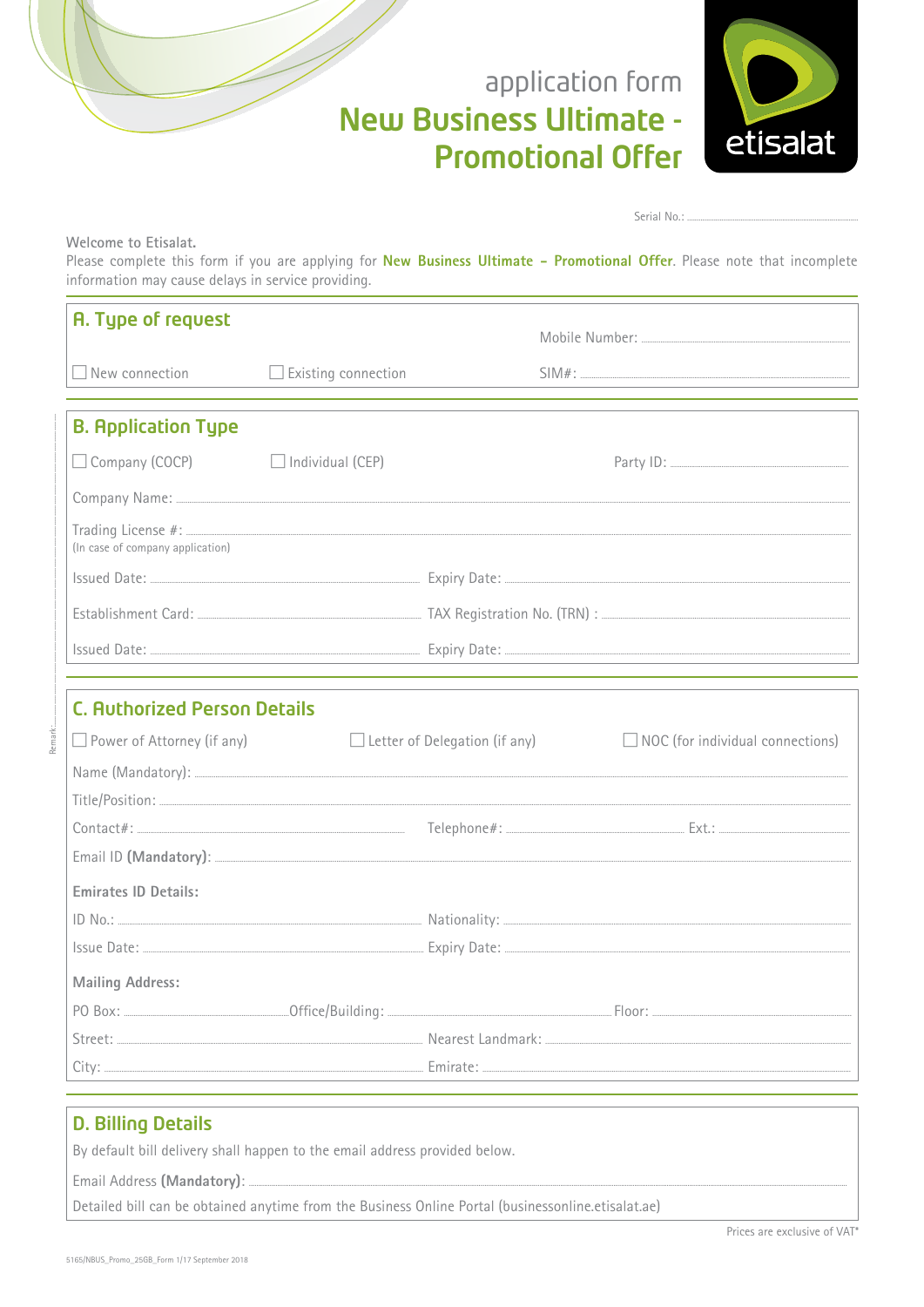| E. Select your plan      |           |                |                |          |                |          |                |          |                |          |  |
|--------------------------|-----------|----------------|----------------|----------|----------------|----------|----------------|----------|----------------|----------|--|
|                          |           | <b>AED 100</b> | <b>RED 160</b> |          | <b>RED 200</b> |          | <b>AED 260</b> |          | <b>AED 500</b> |          |  |
| <b>Base Plan</b>         | Local     | Standard       | Local          | Standard | Local          | Standard | Local          | Standard | Local          | Standard |  |
| National<br>minutes      | 500       | 130            | 740            | 370      | 1.000          | 260      | 1.240          | 500      | 2.500          | 1,000    |  |
| International<br>minutes | <b>NA</b> | 130            | <b>NA</b>      | 130      | <b>NA</b>      | 330      | <b>NA</b>      | 330      | NA.            | 750      |  |
| Local Data               | 1.5GB     | 1.5GB          | 2.5GB          | 2.5GB    | 4GB            | 4GB      | 10GB           | 10GB     | 25GB           | 18GB     |  |
| <b>National SMS</b>      | 130       | 130            | 130            | 130      | 260            | 260      | 260            | 260      | 500            | 500      |  |
| Mobile                   | Mobile    |                |                |          |                |          |                |          |                |          |  |
| Mobile                   | Mobile    |                |                |          |                |          |                |          |                |          |  |

**Special Offer** (Extra 4GB on 24 month contract for AED 1/ month) only for COCP lines

**Special Offer** on AED 160 (Extra 2.5GB on 24 month contract for FREE) for CEP lines

• Minimum contract period is 12 months

• Above pricing is excluding device rental

• Exit charges are applicable- please see the terms and conditions page (Section 7c) for more information

. When consuming data from a data package, the allowance will be deducted on the basis of 30KB pulse, for both bundled data allowance as well as out-of-bundle usage. Data units are based on the following conversion:  $1GB = 1,024MB$ ;  $1MB = 1,024KB$ ;  $1KB = 1,024By$ tes

Note:

COCP: billing is on company's name

CEP: billing is on Individual's name

| <b>F. Select your device*</b> (only with contract) |                                     | Device delivery:<br>On Site<br>Courier |       |          |  |  |
|----------------------------------------------------|-------------------------------------|----------------------------------------|-------|----------|--|--|
| <b>Apple Devices</b>                               | <b>AED per month</b><br>(12 Months) | <b>AED per month</b><br>(24 Months)    | Color | Quantity |  |  |
| iPhone XS 64GB                                     | 345                                 | 185                                    |       |          |  |  |
| iPhone XS 256GB                                    | 394                                 | 215                                    |       |          |  |  |
| iPhone XS 512GB                                    | 463                                 | 255                                    |       |          |  |  |
| iPhone XS Max 64GB                                 | 377                                 | 210                                    |       |          |  |  |
| iPhone XS Max 256GB                                | 428                                 | 235                                    |       |          |  |  |
| iPhone XS Max 512GB                                | 497                                 | 275                                    |       |          |  |  |
| iPhone 8 64GB                                      | 220                                 | 115                                    |       |          |  |  |
| iPhone 8 256GB                                     | 268                                 | 154                                    |       |          |  |  |
| iPhone 8 Plus 64GB                                 | 251                                 | 138                                    |       |          |  |  |
| iPhone 8 Plus 256GB                                | 315                                 | 187                                    |       |          |  |  |
| iPhone X 64GB                                      | 324                                 | 172                                    |       |          |  |  |
| iPhone X 256GB                                     | 380                                 | 203                                    |       |          |  |  |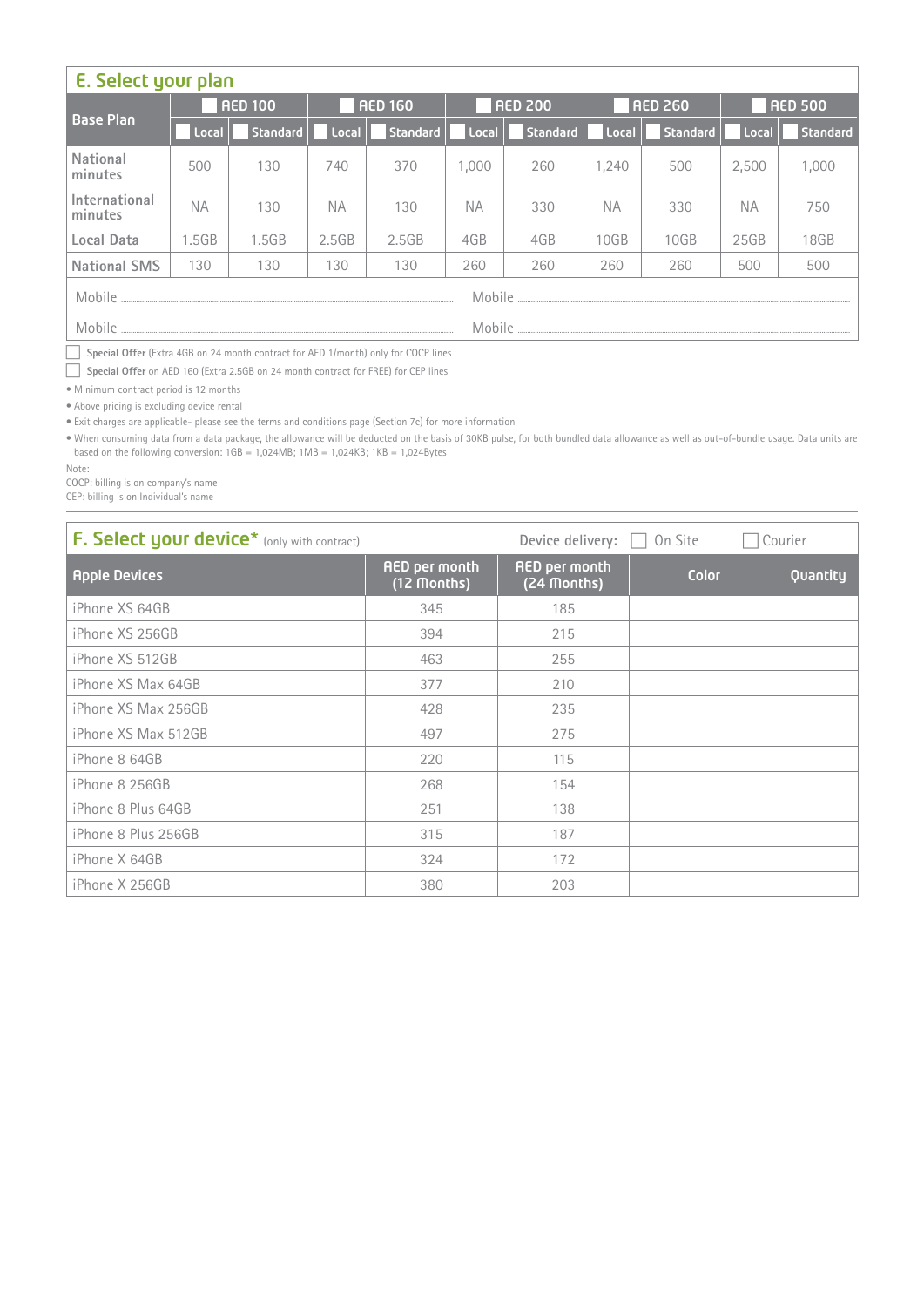| <b>Samsung Devices</b>                     | (12 Months) | (24 Months) | Color | Quantity |
|--------------------------------------------|-------------|-------------|-------|----------|
| Samsung Galaxy S9 64GB                     | 251         | 128         |       |          |
| Samsung Galaxy S9 128GB                    | 268         | 137         |       |          |
| Samsung Galaxy S9 256GB                    | 284         | 145         |       |          |
| Samsung Galaxy S9 Plus 64GB                | 284         | 145         |       |          |
| Samsung Galaxy S9 Plus 128GB               | 300         | 153         |       |          |
| Samsung Galaxy S9 Plus 256GB               | 316         | 161         |       |          |
| Samsung Galaxy A8                          | 153         | 78          |       |          |
| Samsung Galaxy A8 Plus                     | 170         | 87          |       |          |
| Samsung Galaxy S8                          | 238         | 122         |       |          |
| Samsung Galaxy S8 Plus                     | 264         | 135         |       |          |
| Samsung Galaxy Note 8                      | 289         | 148         |       |          |
| Samsung Galaxy Note 9 128GB                | 300         | 153         |       |          |
| Samsung Galaxy Note 9 512GB                | 373         | 190         |       |          |
| Samsung Galaxy S7 32GB                     | 208         | 104         |       |          |
| Samsung Galaxy S7 Edge 32GB + TabLite 8GB  | 235         | 120         |       |          |
| Samsung Galaxy J7 16GB                     | 85          | 44          |       |          |
| Samsung Galaxy A3 16GB                     | 102         | 52          |       |          |
| <b>Other Devices</b>                       | (12 Months) | (24 Months) | Color | Quantity |
| Xiaomi Mi 5 32GB                           | 115         | 60          |       |          |
| Xiaomi REDMI 3 PRO 32GB                    | 47          | 25          |       |          |
| Xiaomi REDMI NOTE 3 16GB                   | 53          | 28          |       |          |
| Xiaomi REDMI 3s 32GB                       | 47          | 25          |       |          |
| Huawei Mate 10                             | 196         | 100         |       |          |
| Huawei Mate 10 Pro                         | 255         | 130         |       |          |
| Huawei Mate 9 64GB                         | 195         | 100         |       |          |
| Huawei Mate 9 Pro 128GB                    | 251         | 129         |       |          |
| Huawei Mate 9 Porsche Design 256GB         | 447         | 229         |       |          |
| Blackberry Key One                         | 170         | 87          |       |          |
| Blackberry DTEK50 16GB                     | 102         | 52          |       |          |
| Blackberry Priv 32GB                       | 245         | 125         |       |          |
| *Devices are subject to stock availability |             |             |       |          |

#IMEI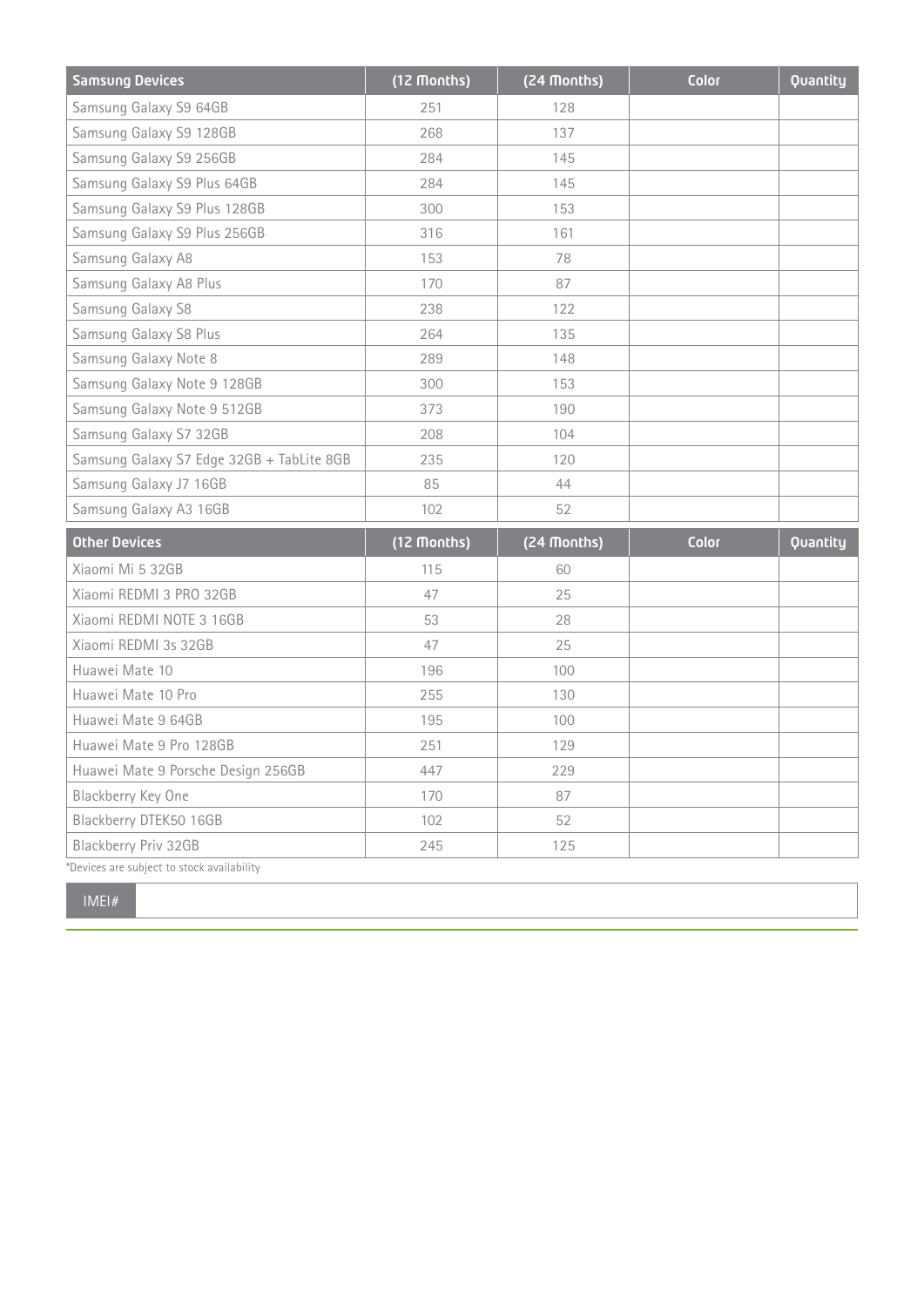| H. Select your add-ons       |                                 |                            |                                     |     |              |                    |            |           |                      |                              |                |            |            |
|------------------------------|---------------------------------|----------------------------|-------------------------------------|-----|--------------|--------------------|------------|-----------|----------------------|------------------------------|----------------|------------|------------|
| <b>Intra-company Minutes</b> |                                 |                            |                                     |     |              | SMS (Local/Int'l)  |            |           |                      | <b>International Minutes</b> |                |            |            |
|                              | <b>Minutes</b>                  |                            | AED/Month                           | Qty |              |                    | <b>SMS</b> | AED/Month | $Q$ ty               |                              | <b>Minutes</b> | AED/Month  | <b>Qty</b> |
|                              | 30                              |                            | 10                                  |     |              |                    | 60         | 10        |                      |                              | 70             | 50         |            |
|                              | 100                             |                            | 25                                  |     |              |                    | 100        | 15        |                      |                              | 150            | 100        |            |
|                              | 300                             |                            | 50                                  |     |              |                    | 300        | 40        |                      |                              | 350            | 200        |            |
|                              | 500                             |                            | 75                                  |     |              |                    | 500        | 60        |                      |                              | 600            | 300        |            |
|                              | 1.000<br>100                    |                            |                                     |     | 1,000<br>100 |                    |            |           | <b>Local Minutes</b> |                              |                |            |            |
|                              | <b>Incoming Roaming Add-ons</b> |                            |                                     |     |              | <b>Data</b>        |            |           |                      | <b>Minutes</b>               | AED/Month      | <b>Qty</b> |            |
|                              | <b>Minutes</b>                  |                            | AED/Validity                        |     | <b>Qty</b>   |                    | GB         | AED/Month | Qty                  |                              | 120            | 30         |            |
|                              | 100                             |                            | 15 / 24 hours                       |     |              |                    | 1          | 60        |                      |                              | 240            | 60         |            |
|                              | 40                              |                            | $50 / \text{month}$                 |     |              |                    | 5          | 149       |                      |                              | 500            | 120        |            |
|                              | Unlimited mins*                 |                            | 95 / 30 days                        |     |              |                    | 12         | 219       |                      |                              | 800            | 180        |            |
|                              | <b>CData Roaming Add-ons</b>    |                            |                                     |     |              | One time allowance |            |           |                      | Internet Calling Plan**      |                |            |            |
|                              | Data                            | AED/Validity<br><b>Qty</b> |                                     |     |              | Data               | Contract   |           |                      | AED/month                    |                | <b>Qty</b> |            |
|                              | Unlimited <sup>®</sup>          | 35 / 24 hours              |                                     |     |              | 25GB               | 12 month   |           |                      | 50                           |                |            |            |
|                              | 1GB                             |                            | 250 / month<br>(12 months contract) |     |              |                    |            |           |                      |                              |                |            |            |
|                              | 3GB                             |                            | 400 / month<br>(12 months contract) |     |              |                    |            |           |                      |                              |                |            |            |

\*International Minutes Add-ons are applicable for all countries except the exclusion list. .only lines paid company by subscribed be can and only operators preferred in Applicable˚

. ppm.sour in process of the after used if one of the after which speed will be reduced). One time pack validity and charge starts from 1st usage abroad and will get renewed only if used after the validity is over. The va

• Customers will be eligible for one time allowance of 25GB (booster) if he/she **buys an Add-on of AED 25 or more.** (the 25GB comes with 12 month contract and AED 250 exit charge).<br>\*\*Internet Calling Plan comes with a 30 d is required to make app-to-app calls when roaming on mobile data. the mobile internet calling plan subscription is to be used on only one mobile account. There will be no free data offered along with the Etisalat internet

 $\Box$  Opt-out from Etisalat promotional SMS

### H. Payment Details

Payment Options (for individual paid lines with device):

 $\Box$  Auto pay - Credit Card  $\Box$  Advance payment of AED 1,000

I/We clearly understand and agreed by completing and signing this application with Etisalat Terms and Conditions for New Business Ultimate - Promotional Offer.

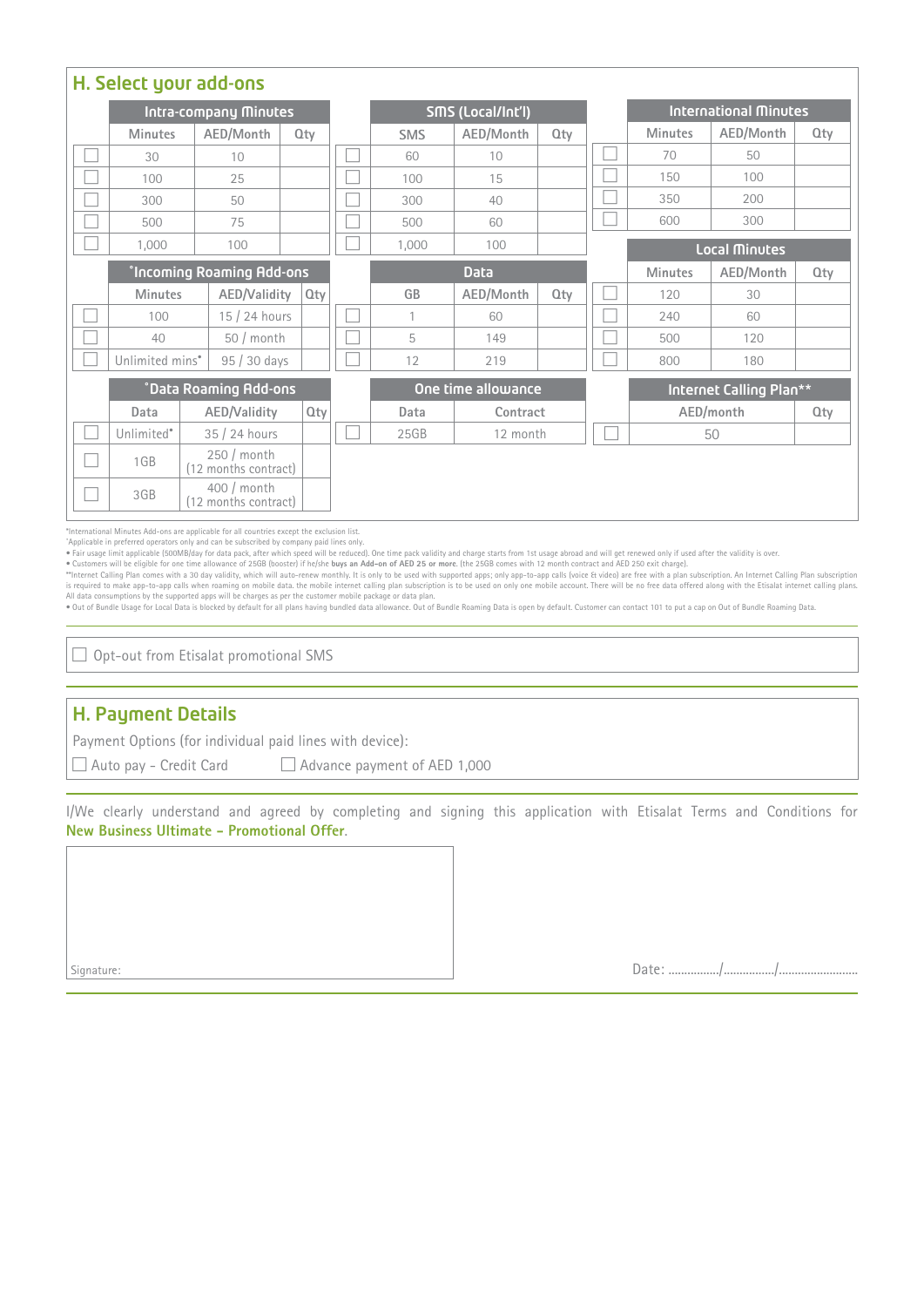## For official use only

| Individuals                         |                                   |                                  | Companies                    |                                                         |
|-------------------------------------|-----------------------------------|----------------------------------|------------------------------|---------------------------------------------------------|
| Copy of ID<br><b>Bank Statement</b> | Salary certificate<br>Company NOC | $\Box$                           | Copy of authorised person ID | Letter of Authority $\Box$ Original valid trade license |
|                                     |                                   |                                  |                              |                                                         |
|                                     |                                   |                                  |                              |                                                         |
| <b>Activation Source:</b>           |                                   |                                  |                              |                                                         |
| $\Box$ ES Gov                       | <b>ES Private</b>                 | Managed Indirect                 |                              | □ Alternate Managed                                     |
| $\Box$ Managed SMB                  | Roadshow<br>$\Box$                | <b>Business Centre/Franchise</b> |                              |                                                         |
|                                     |                                   |                                  |                              |                                                         |
| Stamp                               |                                   |                                  |                              |                                                         |

For Channel Partners / Franchise